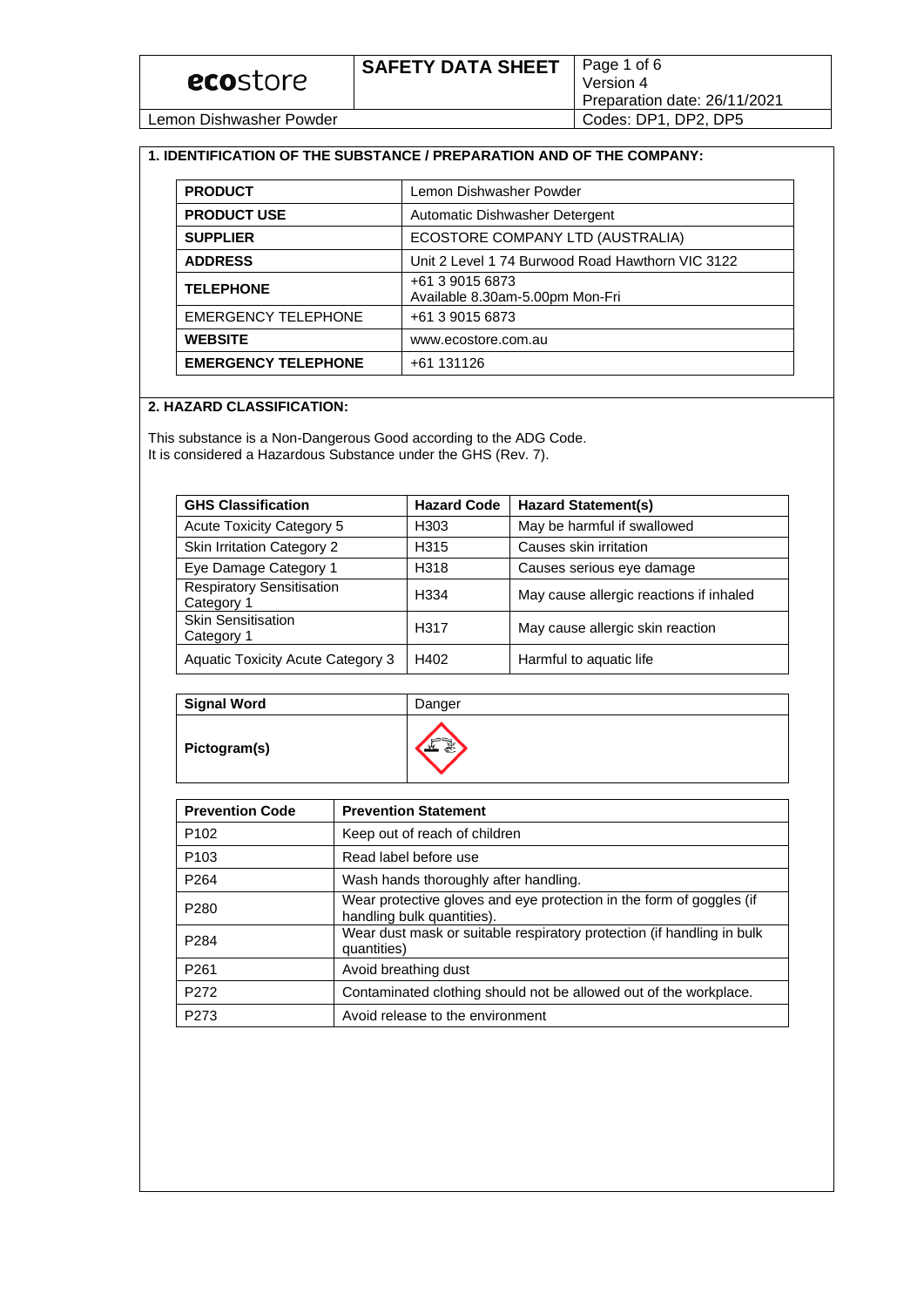| ecostore |
|----------|
|----------|

Lemon Dishwasher Powder

| Response code        | <b>Response Statement</b>                                                                                                           |  |
|----------------------|-------------------------------------------------------------------------------------------------------------------------------------|--|
| P <sub>101</sub>     | If medical advice is needed, have product container or label at hand.                                                               |  |
| $P301 + P312$        | IF SWALLOWED: Call a POISON CENTER or seek medical advice/<br>attention.                                                            |  |
| P302 + P352          | IF ON SKIN: Wash with plenty of soap and water                                                                                      |  |
| $P333 + P313$        | If skin irritation or rash occurs: Get medical advice/attention.                                                                    |  |
| P362 + P364          | Take of contaminated clothing and was it before use.                                                                                |  |
| $P305 + P351 + P338$ | IF IN EYES: Rinse cautiously with water for several minutes. Remove<br>contact lenses, if present and easy to do. Continue rinsing. |  |
| P310                 | IF IN EYES: Call a POISON CENTER or seek medical advice/<br>attention.                                                              |  |
| P304 + P341          | IF INHALED: If breathing is difficult, remove to fresh air and keep at<br>rest in a position comfortable for breathing.             |  |
| P342 + P311          | If experiencing respiratory symptoms: Call a POISON CENTER or<br>seek medical advice/ attention.                                    |  |

| <b>Storage Code</b>  | <b>Storage Statement</b>                                                                                                                                  |  |
|----------------------|-----------------------------------------------------------------------------------------------------------------------------------------------------------|--|
| None applicable      | None applicable                                                                                                                                           |  |
| <b>Disposal Code</b> | <b>Disposal Statement</b>                                                                                                                                 |  |
| P <sub>501</sub>     | Dispose of contaminated residues or waste by liaising with waste<br>disposal company or by disposing at a site approved by relevant local<br>authorities. |  |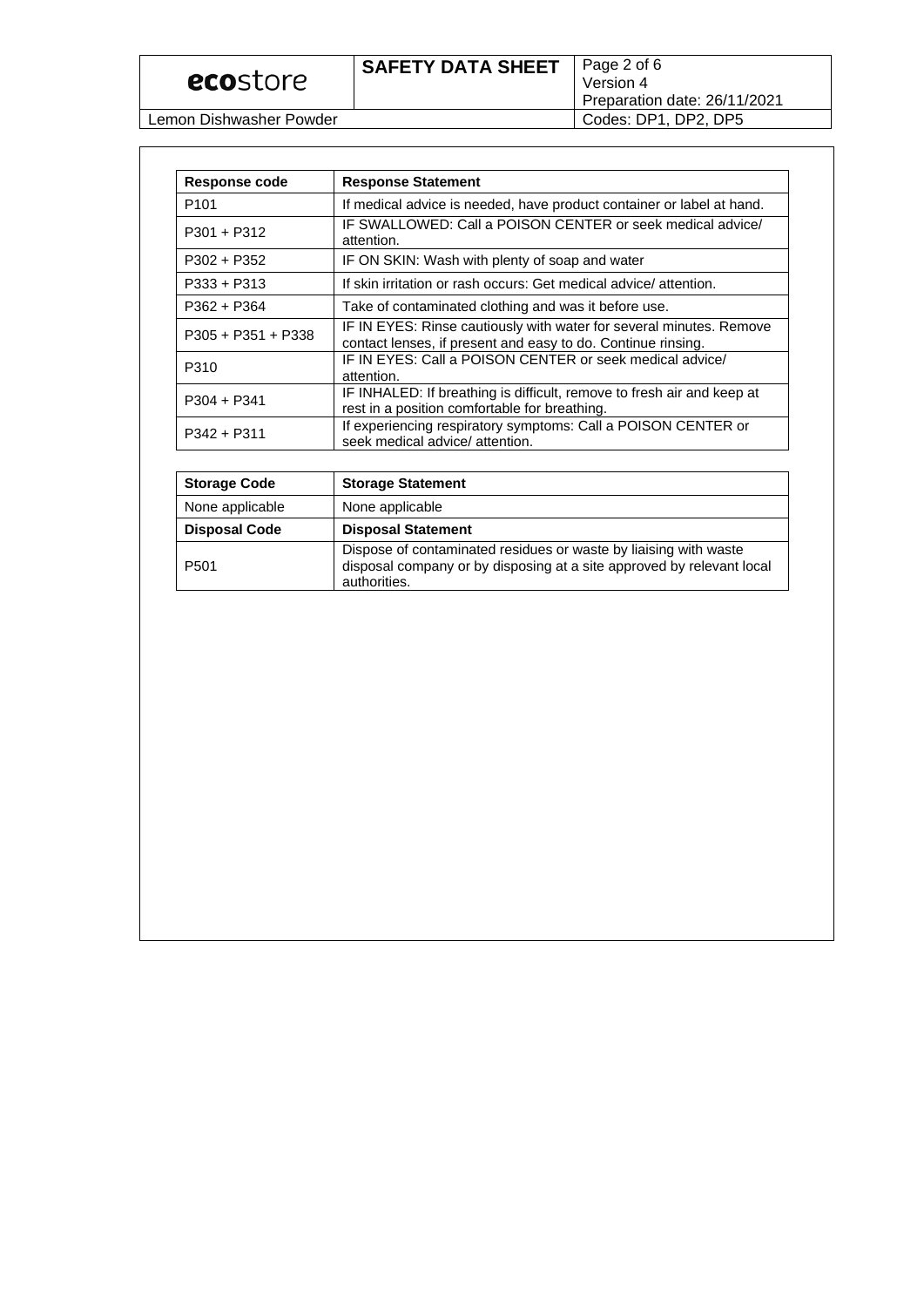| ecostore                | <b>SAFETY DATA SHEET</b> | Page 3 of 6<br>Version 4<br>Preparation date: 26/11/2021 |
|-------------------------|--------------------------|----------------------------------------------------------|
| Lemon Dishwasher Powder |                          | Codes: DP1, DP2, DP5                                     |

#### **3. PRODUCT COMPOSITION:**

| <b>COMPONENTS</b>         | $(\% )$   | <b>CAS NUMBER</b> |
|---------------------------|-----------|-------------------|
| Sodium Carbonate          | $30 - 60$ | 497-19-8          |
| Sodium Sulphate           | $10 - 30$ | 7757-82-6         |
| Sodium Citrate            | $10 - 30$ | 6132-04-3         |
| Sodium Carbonate Peroxide | < 10      | 15630-89-4        |
| Sodium Bicarbonate        | < 10      | 144-55-8          |
| Sodium Metasilicate       | < 10      | 10213-79-3        |
| PPG-4 Laureth-5           | < 10      | 68439-51-0        |
| Subtilisin                | < 10      | $9014 - 01 - 1$   |
| Amylase                   | < 10      | 9000-90-2         |
| Parfum                    | < 10      | Not Available     |
| Limonene                  | < 10      | 5989-27-5         |

### **4. FIRST AID MEASURES:**

| <b>INHALATION</b> | May cause allergic reaction. If breathing is difficult, remove<br>to fresh air and keep at rest in a position comfortable for<br>breathing, call a doctor immediately.                                                                             |
|-------------------|----------------------------------------------------------------------------------------------------------------------------------------------------------------------------------------------------------------------------------------------------|
| <b>SKIN</b>       | May cause slight irritation on some individuals. Rinse with<br>plenty of water. If irritation persists, seek medical advice.                                                                                                                       |
| <b>FYES</b>       | Flush with water for 15 minutes while holding eyelids open.<br>Remove contact lenses if applicable and able. If irritation<br>persists, seek medical attention.                                                                                    |
| <b>INGESTION</b>  | Do not swallow. Immediately rinse mouth with water.<br>Consult a doctor immediately. Do not induce vomiting<br>unless directed by a doctor. Do not give anything by mouth<br>if the subject is unconscious and if not authorized by the<br>doctor. |

# **5. FIRE FIGHTING MEASURES:**

| <b>HAZARD TYPE</b>                                                                 | Not flammable or combustible                                                                                |  |
|------------------------------------------------------------------------------------|-------------------------------------------------------------------------------------------------------------|--|
| <b>HAZARDS FROM</b><br>DECOMPOSITION PRODUCTS                                      | Under fire conditions this product may emit toxic and/or<br>irritating fumes.                               |  |
| <b>SUITABLE EXTINGUISHING</b><br><b>MEDIA</b>                                      | The material is not flammable. In case of fire: water, water<br>fog, dry chemical, CO2 or foam can be used. |  |
| <b>PRECAUTIONS FOR FIRE-</b><br><b>FIGHTERS AND SPECIAL</b><br>PROTECTIVE CLOTHING | Wear suitable protective clothing and appropriate breathing<br>apparatus.                                   |  |
| <b>HAZCHEM CODE</b>                                                                | 2X                                                                                                          |  |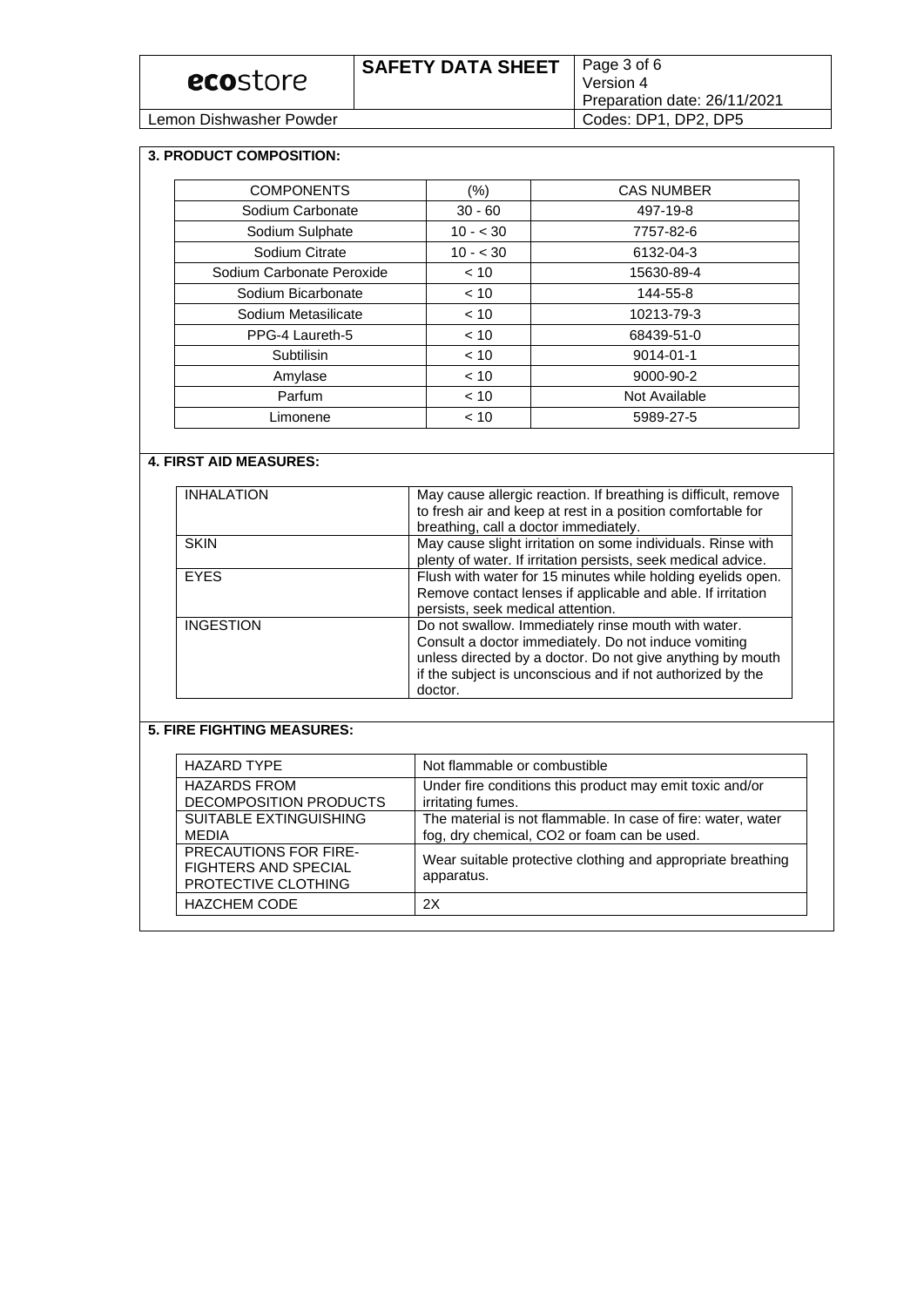Lemon Dishwasher Powder

### **6. ACCIDENTAL RELEASE MEASURES:**

| PERSONAL PRECAUTIONS        | Avoid the formation of dust by spraying the product with<br>water if there are no contraindications. Wear protective<br>equipment to prevent skin, eye contact and breathing in<br>vapour. |
|-----------------------------|--------------------------------------------------------------------------------------------------------------------------------------------------------------------------------------------|
| <b>EMERGENCY PROCEDURES</b> | Do not discharge large amount into drains/surface<br>waters/groundwater; if so, advise local emergency services.                                                                           |
| CLEANING UP SMALL AMOUNTS   | Collect and clean area with water if required.                                                                                                                                             |
| CLEANING UP LARGE AMOUNTS   | Collect and clean area with water if required. Provide<br>sufficient ventilation of the place affected by the leak.<br>Dispose of material in accordance with regulations.                 |

#### **7. HANDLING AND STORAGE:**

| PRECAUTIONS FOR SAFE       | Keep away from foodstuffs or animal feeds Regularly check   |
|----------------------------|-------------------------------------------------------------|
| <b>HANDLING</b>            | bulk containers for leaks and damage.                       |
| <b>CONDITIONS FOR SAFE</b> | Keep in original containers tightly closed when not in use. |
| <b>STORAGE</b>             | Store closed containers in a cool-dry well-ventilated area, |
|                            | out of direct sunlight.                                     |

# **8. EXPOSURE CONTROLS AND PERSONAL PROTECTION:**

|                                                                   | Worksafe WES*                                                                                                                                                          |
|-------------------------------------------------------------------|------------------------------------------------------------------------------------------------------------------------------------------------------------------------|
| <b>OCCUPATIONAL EXPOSURE</b><br><b>LIMITS</b>                     |                                                                                                                                                                        |
|                                                                   | *Australia workplace exposure standards                                                                                                                                |
| <b>BIOLOGICAL LIMIT VALUES</b>                                    | Not available                                                                                                                                                          |
| <b>ENGINEERING CONTROLS</b>                                       | Ensure good ventilation in the workplace through effective<br>local aspiration.                                                                                        |
| PERSONAL PROTECTION<br>EQUIPMENT (PPE)<br>(when handling in bulk) | Respiratory protection: Dust Mask<br>Eye protection: Safety goggles<br>Hand protection: Chemical resistant gloves<br>Body Protection: Chemical aprons and/or cover-all |

# **9. PHYSICAL AND CHEMICAL PROPERTIES:**

| APPEARANCE                      | Powder               |
|---------------------------------|----------------------|
| <b>COLOUR</b>                   | White to off white   |
| <b>ODOUR</b>                    | Characteristic odour |
| pH (1% solution)                | < 11.5               |
| FREEZING PT (°C)                | Not Applicable       |
| <b>BOILING PT (°C)</b>          | Not Applicable       |
| <b>FLASH POINT</b>              | Not Applicable       |
| <b>FLAMMABILITY</b>             | Not Applicable       |
| VAPOUR PRESSURE @25C (mm<br>Hg) | Not Applicable       |
| VAPOUR DENSITY (air)            | Not Applicable       |
| <b>SOLUBILITY</b>               | Soluble in water     |
| <b>SPECIFIC GRAVITY</b>         | Not Applicable       |
| VISCOSITY, @25C (mpas)          | Not Applicable       |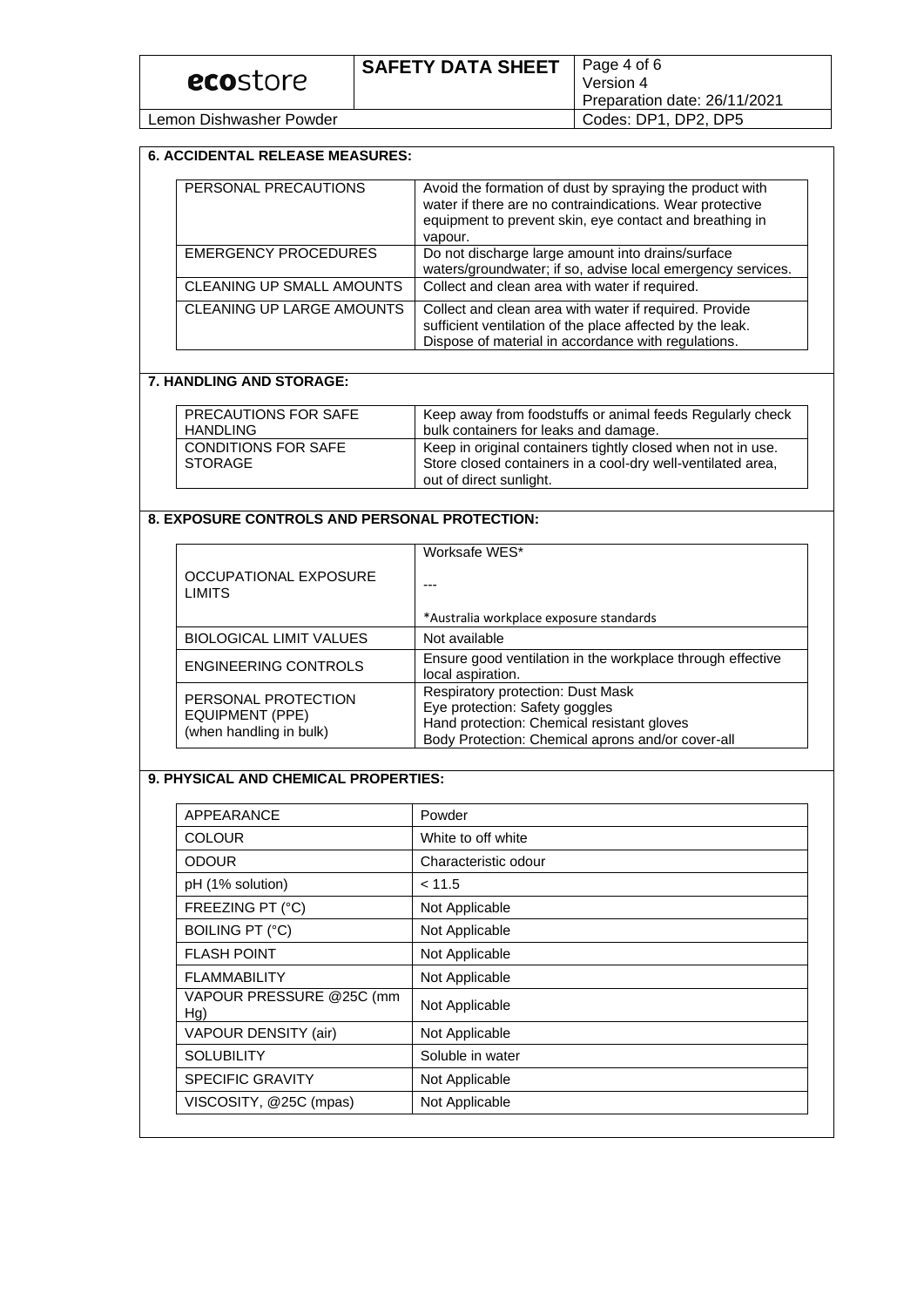| ecostore                | <b>SAFETY DATA SHEET</b> | Page 5 of 6<br>Version 4<br>Preparation date: 26/11/2021 |
|-------------------------|--------------------------|----------------------------------------------------------|
| Lemon Dishwasher Powder |                          | Codes: DP1, DP2, DP5                                     |

#### **10. STABILITY AND REACTIVITY:**

| <b>CHEMICAL STABILITY</b>                         | Stable under normal ambient and anticipated storage and<br>handling conditions of temperature and pressure. |
|---------------------------------------------------|-------------------------------------------------------------------------------------------------------------|
| CONDITIONS TO AVOID                               | Temperatures above 50°C and below 0°C                                                                       |
| INCOMPATIBLE MATERIALS                            | Strong acids and alkalis                                                                                    |
| <b>HAZARDOUS DECOMPOSITION</b><br><b>PRODUCTS</b> | No hazardous decomposition products if stored and handled<br>correctly.                                     |
| <b>HAZARDOUS REACTIONS</b>                        | None known.                                                                                                 |

### **11. TOXICOLOGICAL INFORMATION:**

| <b>Acute Toxicity</b> | Sodium Carbonate<br>LD50 (Oral) 4090 mg / kg<br>LD50 (Dermal) $>$ 2000 mg / kg<br>Sodium Carbonate Peroxide<br>LD50 (Oral) 1034 - 2000 mg / kg<br>LD50 (Dermal) > 2000 mg / kg<br>Sodium Metasilicate<br>LD50 (Oral) 847 mg / kg<br>LD50 (Dermal) Not Available<br>PPG-4 Laureth-5<br>LD50 (Oral) $> 2000$ mg / kg<br>LD50 (Dermal) Not Available<br>Parfum<br>LD50 (Oral) Not Available<br>LD50 (Dermal) Not Available |
|-----------------------|-------------------------------------------------------------------------------------------------------------------------------------------------------------------------------------------------------------------------------------------------------------------------------------------------------------------------------------------------------------------------------------------------------------------------|
| Eye                   | May cause serious eye damage                                                                                                                                                                                                                                                                                                                                                                                            |
| Skin                  | May cause skin irritation or skin sensitisation                                                                                                                                                                                                                                                                                                                                                                         |
| Ingestion             | May irritate the gastric tract causing nausea and vomiting                                                                                                                                                                                                                                                                                                                                                              |
| Inhalation            | May cause respiratory sensitization                                                                                                                                                                                                                                                                                                                                                                                     |
| Long term Effects     | None anticipated                                                                                                                                                                                                                                                                                                                                                                                                        |

### **12. ECOTOXICOLOGICAL INFORMATION**

| ENVIRONMENTAL<br><b>PRECAUTIONS</b>     | Avoid release to the environment                                                              |
|-----------------------------------------|-----------------------------------------------------------------------------------------------|
| ECOLOGICAL TOXICITY                     | Avoid release to the environment                                                              |
| ENVIRONMENTAL FATE                      | Soil: Not expected to persist in soil<br>Water: Intended for use in normal wastewater system. |
| ENVIRONMENTAL EXPOSURE<br><b>LIMITS</b> | EEL(Water) Not available                                                                      |

# **13. DISPOSAL CONSIDERATIONS**

| DISPOSAL METHODS                                    | Empty bottle can be recycled. Dispose in accordance to local<br>regulations. |
|-----------------------------------------------------|------------------------------------------------------------------------------|
| SPECIAL PRECAUTIONS FOR<br>LANDFILL OR INCINERATION | None                                                                         |